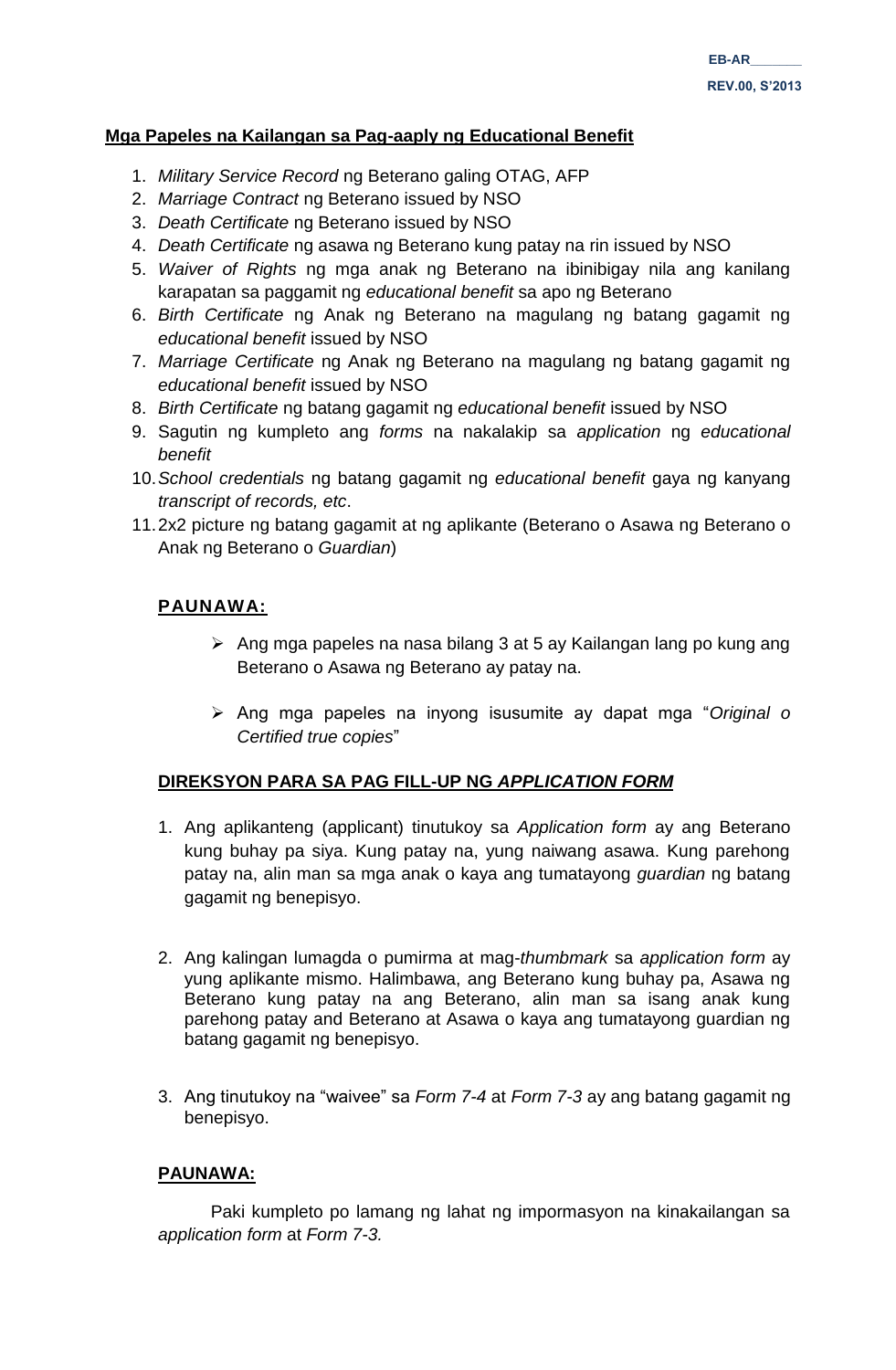# **APPLICATION REQUIREMENTS FOR EDUCATIONAL BENEFITS**

- 1. Military Service Record of Veteran issued by the Office of the Adjutant General (OTAG), AFP/ Certification issued by PVAO or Military Service Board (MSB), if veteran is a "Deserving Guerrilla"
- 2. Certificate of Marriage of veteran issued by NSO
- 3. Death Certificate of veteran issued by NSO
- 4. Death Certificate of surviving spouse of veteran issued by NSO
- 5. Waiver of Rights of all the children of veteran in favour of the grandchild who will use the benefit.
- 6. Birth certificate of veteran's child issued by NSO
- 7. Marriage certificate of veteran's child issued by NSO
- 8. Birth certificate of the grandchild who will use the benefit issued by NSO
- 9. 1 copy of Course Curriculum
- 10.1 copy of Registration Card or College Admission/ Placement Exam Result (for incoming college freshman)
- 11.2x2 picture of applicant and beneficiary
- 12.Fingerprint Chart to be accomplished in our Field Service Extension Office (for students in the provinces)

# **Note:**

- $\triangleright$  Requirements under "item 4 and 5" are only needed if both the veteran and his spouse are deceased.
- $\triangleright$  Accomplish the enclosed PVAO Form EB\_WIS (Waivee Information Sheet) and the Conforme Letter
- $\triangleright$  Accomplish the attached affidavit (PVAO Form EB AF) and have it notarized or administered by a person authorized to administer oath.
- $\triangleright$  Only application forms correctly filled out together with the complete supporting documents will be accepted for processing.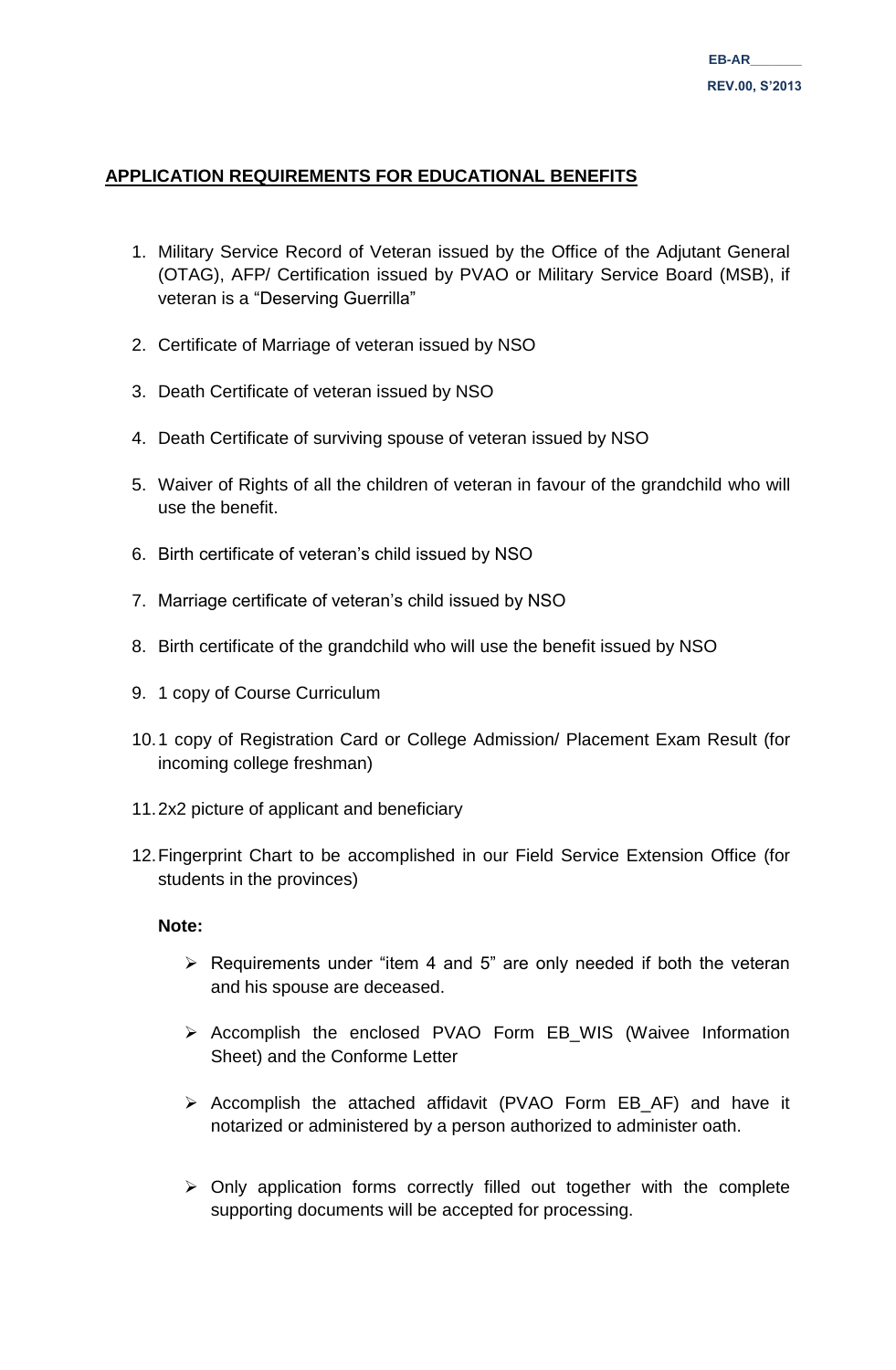| <b>Waivee's 2x2 Picture</b>                                |                                                                                                                                                                                                                          | Republic of the Philippines<br>Department of National Defense<br>PHILIPPINE VETERANS AFFAIRS OFFICE<br>Veterans Compound<br>Camp General Emilio Aguinaldo, Quezon City | Claimant's 2x2<br><b>Picture</b>                                                                                          |
|------------------------------------------------------------|--------------------------------------------------------------------------------------------------------------------------------------------------------------------------------------------------------------------------|------------------------------------------------------------------------------------------------------------------------------------------------------------------------|---------------------------------------------------------------------------------------------------------------------------|
|                                                            | APPLICATION FOR EDUCATIONAL BENEFITS<br>001 of 300                                                                                                                                                                       | Series of 2012                                                                                                                                                         |                                                                                                                           |
|                                                            | <b>INSTRUCTIONS</b>                                                                                                                                                                                                      |                                                                                                                                                                        |                                                                                                                           |
| 1.<br>witnesses and the administering officer.<br>2.<br>3. | Read and answer carefully all questions, no matter how identical they may appear to be. Type or print answer legibly.<br>Administering Officer refers to any person authorized by law to administer oath or affirmation. |                                                                                                                                                                        | This application must be accomplished in duplicate, properly signed and thumb marked on the space provided before two (2) |
|                                                            | <b>LAST NAME</b>                                                                                                                                                                                                         | <b>FIRST NAME</b>                                                                                                                                                      | <b>MIDDLE NAME</b>                                                                                                        |
| 1) NAME OF VETERAN                                         |                                                                                                                                                                                                                          |                                                                                                                                                                        |                                                                                                                           |
| 2) SEX OF VETERAN<br><b>MALE</b>                           | 3) CIVIL STATUS OF VETERAN<br><b>MARRIED</b>                                                                                                                                                                             | 4) DATE OF BIRTH                                                                                                                                                       | 5) IS VETERAN STILL LIVING<br>$YES$ NO                                                                                    |
| <b>FEMALE</b>                                              | WIDOW/WIDOWER                                                                                                                                                                                                            | PLACE OF BIRTH                                                                                                                                                         | IF DECEASED, DATE & PLACE OF DEATH                                                                                        |
|                                                            | DATA OF MILITARY SERVICE OF VETERAN                                                                                                                                                                                      |                                                                                                                                                                        |                                                                                                                           |
| 6) MILITARY SERVICE RENDERED/CATEGORY                      |                                                                                                                                                                                                                          |                                                                                                                                                                        |                                                                                                                           |
|                                                            | PHIL REVOLUTION _______ USAFFE                                                                                                                                                                                           |                                                                                                                                                                        | ____ USAFFE/GRLA. _____ RECOGNIZED GRLA. ____ MPC                                                                         |
| <b>NCPG</b>                                                | ____ PEFTOK ______ VIETNAM _______ HUKBALAHAP ______ DG/MSB                                                                                                                                                              |                                                                                                                                                                        |                                                                                                                           |
|                                                            | 7) UNIT SERVED/JOINED                                                                                                                                                                                                    |                                                                                                                                                                        |                                                                                                                           |
| (IF ALIAS NAME AS WAS USED)                                |                                                                                                                                                                                                                          |                                                                                                                                                                        |                                                                                                                           |
|                                                            | 10) DATE OF DISCHARGE, REVERSION OR RETIREMENT                                                                                                                                                                           |                                                                                                                                                                        |                                                                                                                           |
|                                                            | MARRIAGE/S CONTRACTED BY THE VETERAN                                                                                                                                                                                     |                                                                                                                                                                        |                                                                                                                           |
| 11) NAME OF SPOUSE                                         | DATE AND PLACE OF MARRIAGE                                                                                                                                                                                               |                                                                                                                                                                        | CAUSE AND DATE TERMINATED                                                                                                 |
| $\mathbf{1}$                                               |                                                                                                                                                                                                                          |                                                                                                                                                                        |                                                                                                                           |
| 2                                                          |                                                                                                                                                                                                                          |                                                                                                                                                                        |                                                                                                                           |
| 3                                                          |                                                                                                                                                                                                                          |                                                                                                                                                                        |                                                                                                                           |
|                                                            | <b>CHILDREN OF VETERAN</b>                                                                                                                                                                                               |                                                                                                                                                                        |                                                                                                                           |
| 12) NAME                                                   | DATE AND PLACE OF BIRTH                                                                                                                                                                                                  |                                                                                                                                                                        | NAME OF PARENT (VETERAN'S SPOUSE)                                                                                         |
| 1                                                          |                                                                                                                                                                                                                          |                                                                                                                                                                        |                                                                                                                           |
| 2<br>3                                                     |                                                                                                                                                                                                                          |                                                                                                                                                                        |                                                                                                                           |
| 4                                                          |                                                                                                                                                                                                                          |                                                                                                                                                                        |                                                                                                                           |
| 5                                                          |                                                                                                                                                                                                                          |                                                                                                                                                                        |                                                                                                                           |
| 6                                                          |                                                                                                                                                                                                                          |                                                                                                                                                                        |                                                                                                                           |
| 7<br>8                                                     |                                                                                                                                                                                                                          |                                                                                                                                                                        |                                                                                                                           |
| 9                                                          |                                                                                                                                                                                                                          |                                                                                                                                                                        |                                                                                                                           |
| 10                                                         |                                                                                                                                                                                                                          |                                                                                                                                                                        |                                                                                                                           |
| 13)                                                        | <b>LAST NAME</b>                                                                                                                                                                                                         | <b>FIRST NAME</b>                                                                                                                                                      | <b>MIDDLE NAME</b>                                                                                                        |
| <b>NAME OF CLAIMANT:</b>                                   |                                                                                                                                                                                                                          |                                                                                                                                                                        |                                                                                                                           |
|                                                            |                                                                                                                                                                                                                          |                                                                                                                                                                        |                                                                                                                           |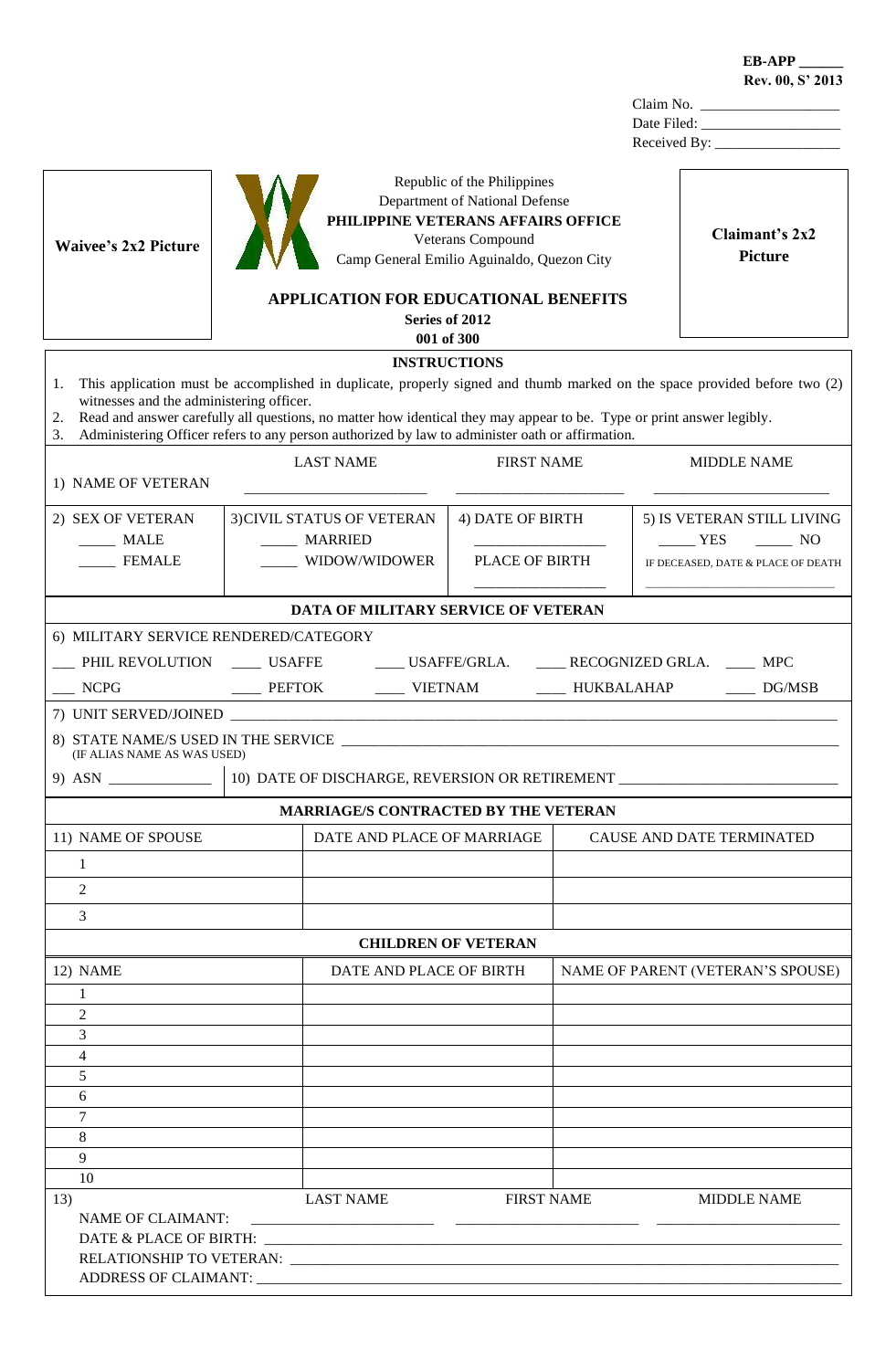|                                                    |                                           | INFORMATION ON THE PERSON / BENEFICIARY WHO WILL USE THE BENEFIT  |                                     |                    |                                                           |
|----------------------------------------------------|-------------------------------------------|-------------------------------------------------------------------|-------------------------------------|--------------------|-----------------------------------------------------------|
| 14)                                                | LAST NAME                                 | <b>FIRST NAME</b>                                                 |                                     | <b>MIDDLE NAME</b> |                                                           |
|                                                    |                                           |                                                                   |                                     |                    |                                                           |
|                                                    |                                           |                                                                   |                                     |                    |                                                           |
|                                                    |                                           |                                                                   |                                     |                    |                                                           |
|                                                    |                                           |                                                                   |                                     |                    |                                                           |
|                                                    | IF BENEFICIARY IS A GRANDCHILD OF VETERAN |                                                                   |                                     |                    |                                                           |
| 15) EDUCATION                                      | NAME OF SCHOOL<br>UNIVERSITY / COLLEGE    |                                                                   | <b>DATE ATTENDED</b><br><b>FROM</b> |                    | <b>DESCRIPTION OF COURSES</b> /<br><b>HONORS RECEIVED</b> |
| <b>ELEMENTARY</b>                                  |                                           |                                                                   |                                     |                    |                                                           |
| <b>SECONDARY</b>                                   |                                           |                                                                   |                                     |                    |                                                           |
| <b>VOCATIONAL</b>                                  |                                           |                                                                   |                                     |                    |                                                           |
| <b>COLLEGE</b>                                     |                                           |                                                                   |                                     |                    |                                                           |
|                                                    |                                           | <b>OTHER CLAIMS FILED WITH PHILIPPINE VETERANS AFFAIRS OFFICE</b> |                                     |                    |                                                           |
| 16) NATURE OF CLAIM                                |                                           | <b>CLAIM NUMBERS</b>                                              |                                     |                    |                                                           |
| <b>OLD AGE PENSION</b><br><b>BURIAL ASSISTANCE</b> |                                           |                                                                   |                                     |                    |                                                           |
| <b>DEATH PENSION</b>                               |                                           |                                                                   |                                     |                    |                                                           |
| <b>DISABILITY PENSION</b>                          |                                           |                                                                   |                                     |                    |                                                           |
|                                                    | <b>VETERAN PREFERENCE</b>                 |                                                                   |                                     |                    |                                                           |
| ____ BACKPAY RA 304 / 897                          |                                           |                                                                   |                                     |                    |                                                           |

## **CERTIFICATION**

I, \_\_\_\_\_\_\_\_\_\_\_\_\_\_\_\_\_\_\_\_\_\_\_\_\_\_\_\_\_\_\_\_\_\_\_\_\_\_\_\_\_\_\_\_\_\_\_\_, HEREBY CERTIFY that I have read all the above questions carefully, that the answers to all the questions as well as the documents and other material that I have attached to this application are true and correct; that no educational or similar benefit has ever been filed / enjoyed by the veteran or any of his dependents / waivees under Philippine Law nor under United States Law; and that I am fully aware of the penalty provided for under Section 24, Republic Act 6948, for making false statement or committing fraud in connection with this application.

IN WITNESS WHEREOF, I have hereunto affixed my signature and thumbmarks this day \_\_\_\_\_\_\_ day of  $20$ .

| <b>Thumbmarks</b>                                                                           |    |                        |  |  |
|---------------------------------------------------------------------------------------------|----|------------------------|--|--|
|                                                                                             |    | Signature of Applicant |  |  |
|                                                                                             |    |                        |  |  |
| <b>LEFT</b><br><b>RIGHT</b>                                                                 |    |                        |  |  |
| WITNESSES:                                                                                  |    |                        |  |  |
| 1)                                                                                          | 2) |                        |  |  |
| Republic of the Philippines)                                                                |    |                        |  |  |
| (S.S)                                                                                       |    |                        |  |  |
|                                                                                             |    |                        |  |  |
| to me Community Tax Certificate # / Identification No. indicated below his / her signature. |    |                        |  |  |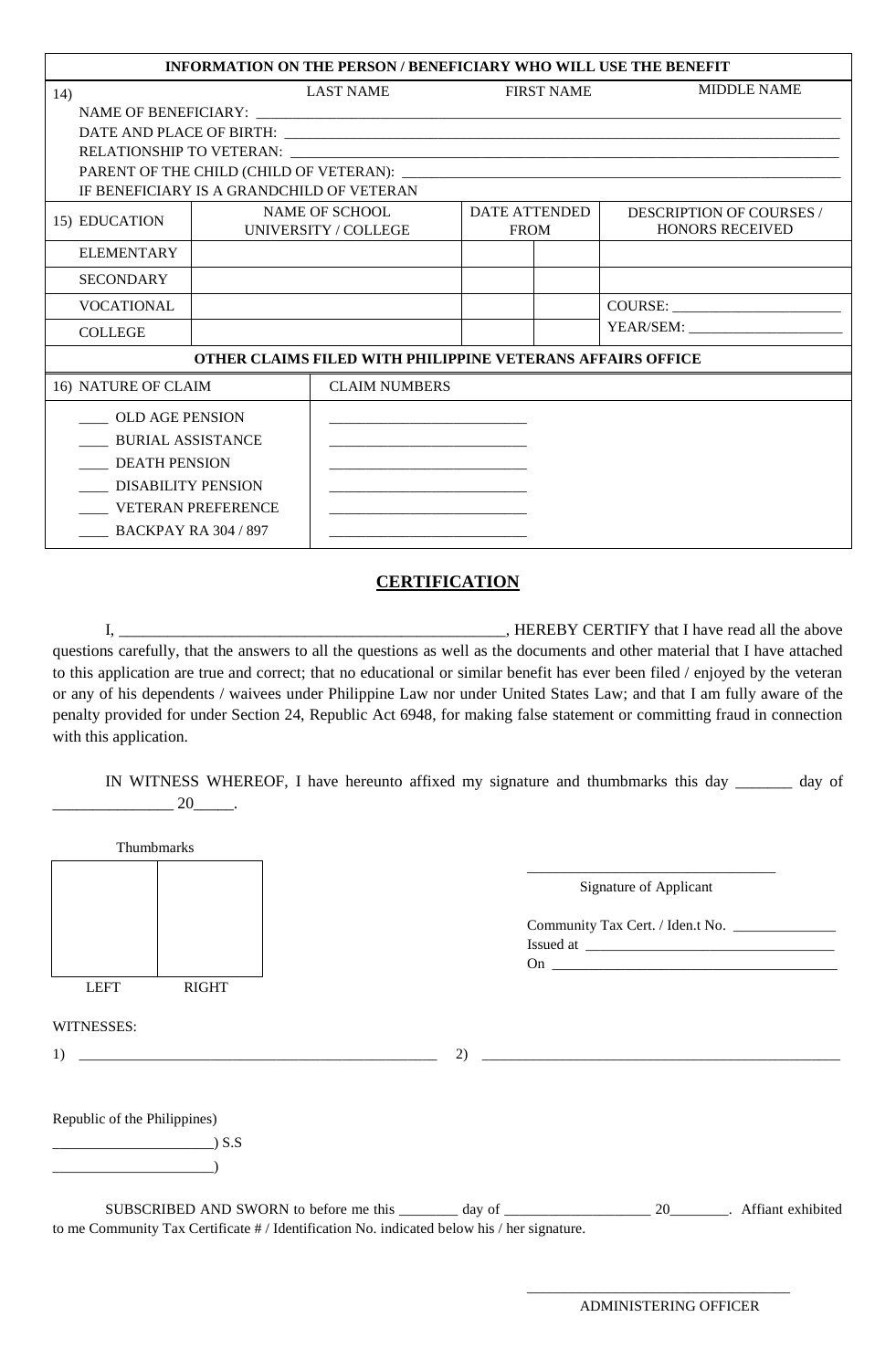#### Republic of the Philippines Department of National Defense **PHILIPPINE VETERANS AFFAIRS OFFICE** Veterans Compound Camp General Emilio Aguinaldo, Quezon City

Date:  $\frac{1}{\sqrt{2\pi}}$ 

Veteran: \_\_\_\_\_\_\_\_\_\_\_\_\_\_\_\_\_\_\_\_\_\_\_\_\_\_\_\_\_\_\_\_\_\_\_\_\_\_\_\_\_\_

#### **WAIVEE'S INFORMATION SHEET**

|  | (Last Name)                                                          | (First Name) | (Middle Name)   |  |
|--|----------------------------------------------------------------------|--------------|-----------------|--|
|  |                                                                      |              |                 |  |
|  |                                                                      |              |                 |  |
|  |                                                                      |              |                 |  |
|  |                                                                      |              |                 |  |
|  |                                                                      |              |                 |  |
|  |                                                                      |              |                 |  |
|  | Upon approval, please state WHERE and WHEN the benefit will be used: |              |                 |  |
|  |                                                                      |              |                 |  |
|  |                                                                      |              | Sem/Tri/Qtr/Sum |  |

### **DID CLAIMANT FILE ANOTHER APPLICATION FOR EDUCATIONAL OR SIMILAR BENEFIT WITH THIS OFFICE OR WITH THE UNITED STATES LAW OTHER THAN THE ONE BEING APPLIED? \_\_\_\_\_\_\_\_\_\_ IF SO, PLEASE STATE CLAIM NO. \_\_\_\_\_\_\_\_\_\_\_\_\_\_\_\_\_\_\_\_\_\_\_\_\_\_\_\_\_\_ DATE FILED \_\_\_\_\_\_\_\_\_\_\_\_\_\_\_\_\_\_\_\_\_\_\_\_\_\_\_\_\_\_.**

|                             |       | (Signature of Waivee) |
|-----------------------------|-------|-----------------------|
|                             |       |                       |
|                             |       |                       |
|                             |       |                       |
| Left                        | Right |                       |
| Please use stamping pad ink |       |                       |
| to produce clear prints.    |       |                       |

#### **I HEREBY CERTIFY THAT ABOVE INFORMATION, SIGNATURE AND THUMBMARKS OF THE ABOVE-NAMED WAIVEE ARE TRUE AND CORRECT.**

| Vet/Widow/Gdn/Child of Vet |       |  |
|----------------------------|-------|--|
|                            |       |  |
|                            |       |  |
|                            |       |  |
|                            |       |  |
| Left                       | Right |  |

\_\_\_\_\_\_\_\_\_\_\_\_\_\_\_\_\_\_\_\_\_\_\_\_\_\_\_\_\_\_\_\_\_\_ (Signature of Vet/Widow/Gdn/Child of Vet)

NOTE: This form must be submitted to the Educational Benefits and Hospitalization Management Section upon proper accomplishment.